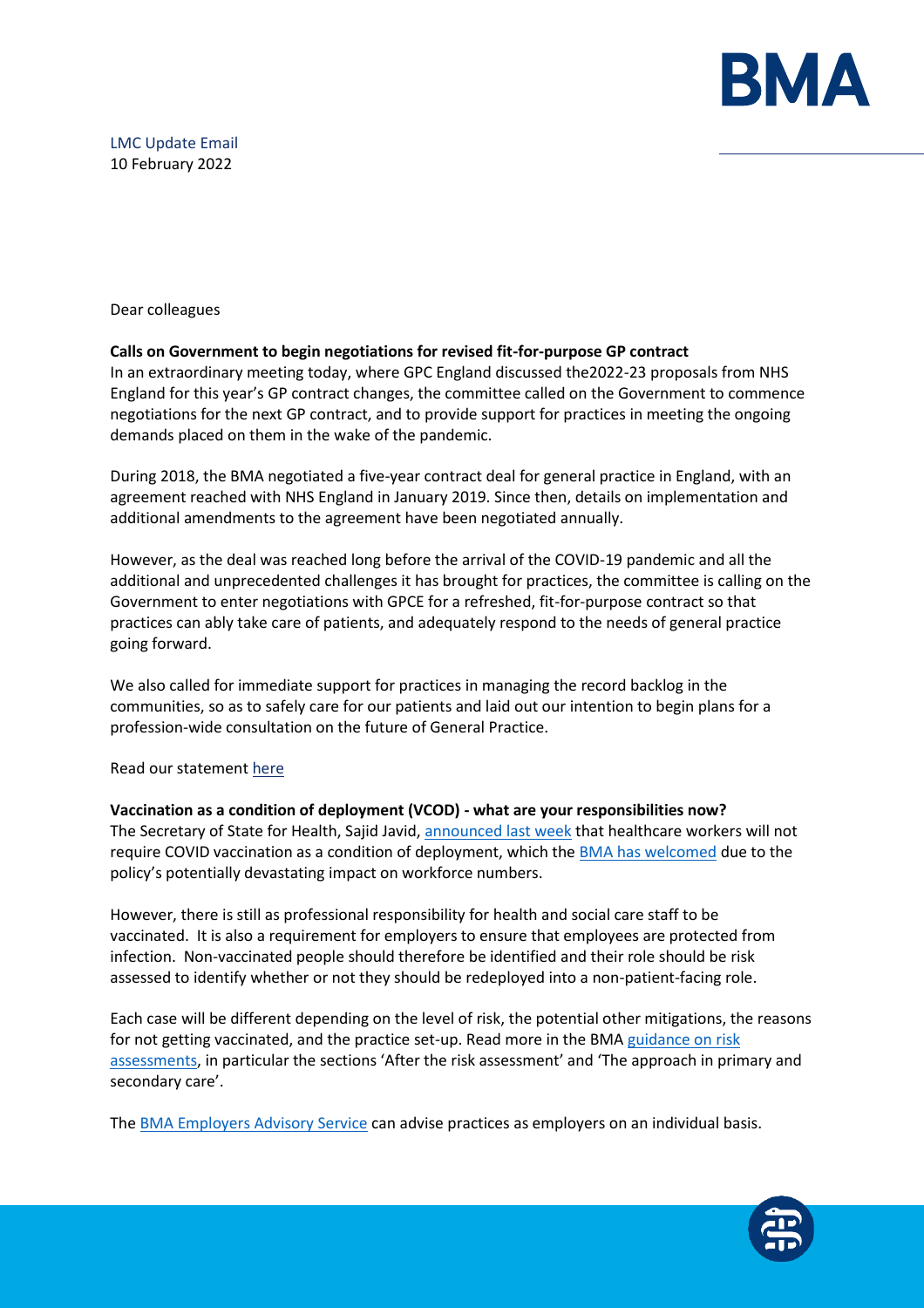

We recently publishe[d guidance for GPs and practices](https://www.bma.org.uk/advice-and-support/covid-19/vaccines/covid-19-mandatory-vaccinations-for-staff-in-gp-practices) which includes a flowchart for practices dealing with vaccine hesitant staff. Note that this guidance is on hold following the announcement and further guidance will be available once the latest regulations are confirmed.

### **Infection prevention control and risk assessments**

GPC England and the BMA's Occupational Medicine Committee have now published [guidance on risk](https://www.bma.org.uk/advice-and-support/covid-19/gp-practices/covid-19-toolkit-for-gps-and-gp-practices/risk-assessment-for-gp-practices-in-england)  [assessments for practices](https://www.bma.org.uk/advice-and-support/covid-19/gp-practices/covid-19-toolkit-for-gps-and-gp-practices/risk-assessment-for-gp-practices-in-england) to advise that employers should carry out risk assessments and provide mitigations to reduce risk of contracting COVID.

This follows our [abbreviated guidance for practices](https://i.emlfiles4.com/cmpdoc/3/7/7/5/2/files/868663_ppe-risk-assessment-final.pdf?utm_source=The%20British%20Medical%20Association&utm_medium=email&utm_campaign=12917145_GP%20ENEWSLETTER%2013012022&dm_t=0,0,0,0,0) on COVID-19 Infection Prevention and Control published in January, which includes a template letter to CCGs requesting support with getting RPE supply.

### **GP workforce data**

The lates[t GP workforce figures \(from December 2021\)](https://digital.nhs.uk/data-and-information/publications/statistical/general-and-personal-medical-services) have now been published. Following extensive lobbying by the BMA, the data once again include full estimates of the GP workforce (NHS Digital initially removed these estimates in August 2021). There have been several methodological changes since the estimates were last included so figures have been revised back to the start of collection in 2015. The data in this release and future releases is therefore not comparable to previous figures.

Data for December shows a decrease of the equivalent of 188 full time fully qualified GPs over the last year since December 2020. We now have the equivalent of 1,516 fewer fully qualified full time GPs than in 2015.

On a headcount basis, over the last year from December 2020 to December 2021 we have lost 454 GP Partners and gained 305 salaried GPs.

It is also worth noting that despite reductions in the fully qualified GP workforce, the average number of patients each GP is responsible for has increased by around 300 – or 15% - since 2015.

Read more about NHS pressures in our [NHS under pressure hub,](https://www.bma.org.uk/advice-and-support/nhs-delivery-and-workforce/pressures/an-nhs-under-pressure) including GP workforce and pressures on ou[r GP analysis page](https://www.bma.org.uk/advice-and-support/nhs-delivery-and-workforce/pressures/pressures-in-general-practice-data-analysis)

#### **2019/20 Pensions Annual Allowance Charge Compensation Policy**

The application window for 2019/20 Pensions Annual Allowance Charge Compensation Policy applications is coming to an end and any GP with an annual allowance charge for 2019/20 needs to submit their employer sign off to **PCSE** by 11 February 2022 (albeit late applications will be processed if you have not received your information to submit this, or if your information changes post McCloud).

The Scheme Pays application needs to be in with NHSBSA by the hard deadline of 31 March 2022 (late applications will not be accepted, where you have still have not received your information we advise submitting an application with a nominal amount which can be amended at a later date, again another window will open for this if your AA position changes after McCloud).

Read more about the Pensions Annual Allowance Charge Compensation Policy on th[e PCSE website.](https://protect-eu.mimecast.com/s/jxHbC69QQUrJMyGspPoRy?domain=pcse.england.nhs.uk/)

The BMA's advice on annual allowance is available [here](https://www.bma.org.uk/pay-and-contracts/pensions/tax/annual-allowance-compensation-scheme-201920) and about the [McCloud judgement](https://www.bma.org.uk/pay-and-contracts/pensions/transitioning-to-the-2015-nhs-pension-scheme/mccloud-pension-consultation-judgment)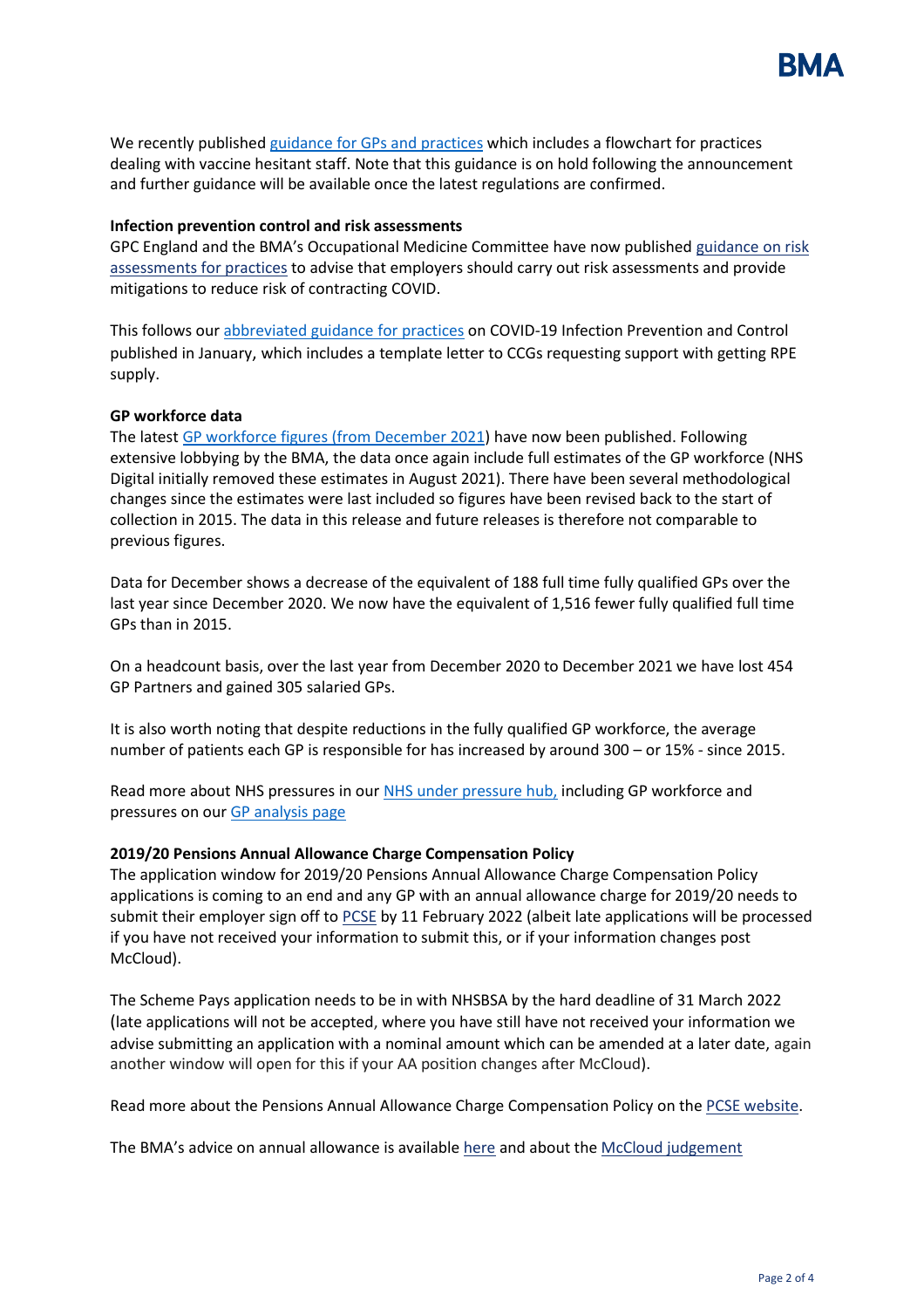

### **Pension tax seminars**

NHSE/I are hosting a number of pension seminars in February for GPs aged 50 and over to address pensions and pension tax. There are 25 places available at each seminar, and slots will be offered on a first come, first served basis – book [here](https://www.events.england.nhs.uk/events/pensions-tax-lta-seminar)

### **New to Partnership Payment Scheme Evaluation**

NHSE/I are evaluating the structure and impact of the [New to Partnership Payment Scheme](https://www.england.nhs.uk/gp/the-best-place-to-work/new-to-partnership-payment-scheme/) to understand better how it is viewed by GPs, whether it has made a positive impact, either for you as new partners or in recruiting new partners to your practice. If you have received this grant payment and would be willing to share your experience and feedback, please get in touch by emailing [england.newtopartnershipenquiries@nhs.net](mailto:england.newtopartnershipenquiries@nhs.net)

### **GPC regional elections**

Nominations are **open** for seats to the General Practitioners Committee (GPC) in the following regions:

- Cambridgeshire/Bedfordshire
- Hertfordshire
- N&S Essex
- Barking & Havering/Redbridge & Waltham Forest/City & E London
- Cumbria & Lancs
- Wigan & Bolton/Bury & Rochdale/W Pennine
- Ayrshire & Arran/Borders/Dumfries & Galloway/Lanarkshire
- S & W Devon/Cornwall & Isles of Scilly
- Hamps & IoW
- Kent
- Surrey & Croydon
- E Yorks/ N Lincs/ Lincs
- Calderdale/Kirklees/Leeds/Wakefield.

All standard seats are for a three-year term, 2022-25 sessions, subject to governance structure review.

#### *You must be a BMA member to stand in this election.*

Please note that in previous years there was a requirement that only GPs who paid the voluntary levy could nominate themselves for election. That requirement has now been removed.

To submit your nomination for any of the above seats please visit [https://elections.bma.org.uk/](https://protect-eu.mimecast.com/s/eHoKCnO11hlJjyf2kXSW?domain=elections.bma.org.uk) The deadline for all nominations is **12pm Monday 7th March.** 

If you have any queries regarding the election process, please contac[t elections@bma.org.uk](mailto:elections@bma.org.uk)

Read our [comprehensive guide for elected members,](https://www.bma.org.uk/media/5001/bma-guide-for-elected-members-jan-2022.pdf) which includes a role profile.

Read more about the GPC and election[s here](https://www.bma.org.uk/what-we-do/committees/general-practitioners-committee/general-practitioners-committee-uk-overview)

For any questions relating to the role or GPC please contact [info.gpc@bma.org.uk](mailto:info.gpc@bma.org.uk)